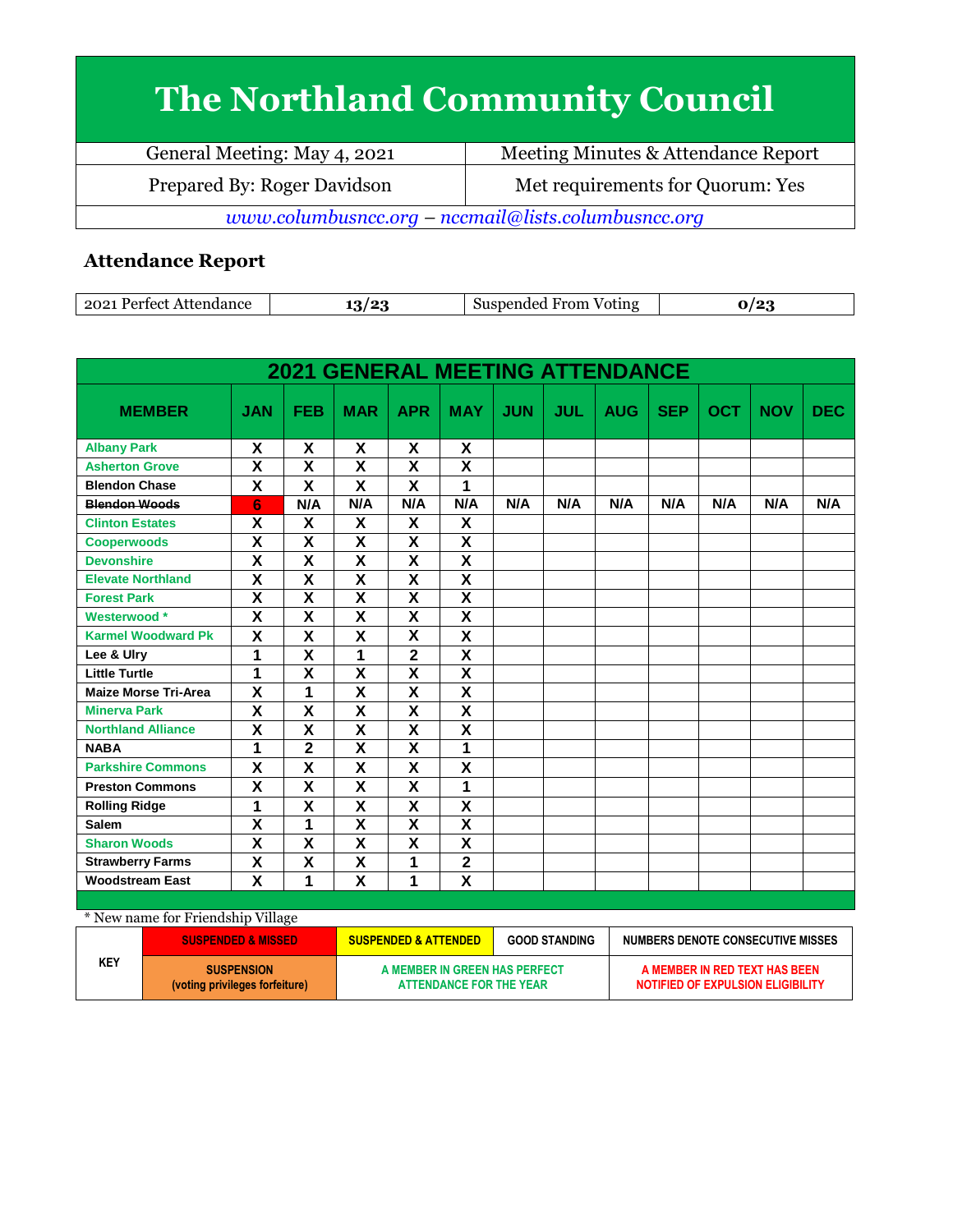| <b>Roll Call</b>                                                                                                               | Roll was taken. See above chart for details.<br>$\bullet$                                                                                                                                                                                                                                                                                                                                                                                                                                                                                                                                                                                                                                                                                                                                                                         |  |  |  |  |
|--------------------------------------------------------------------------------------------------------------------------------|-----------------------------------------------------------------------------------------------------------------------------------------------------------------------------------------------------------------------------------------------------------------------------------------------------------------------------------------------------------------------------------------------------------------------------------------------------------------------------------------------------------------------------------------------------------------------------------------------------------------------------------------------------------------------------------------------------------------------------------------------------------------------------------------------------------------------------------|--|--|--|--|
| <b>Liaison Reports</b>                                                                                                         |                                                                                                                                                                                                                                                                                                                                                                                                                                                                                                                                                                                                                                                                                                                                                                                                                                   |  |  |  |  |
| <b>Columbus Fire Department</b><br>Station 24                                                                                  | No report<br>$\bullet$                                                                                                                                                                                                                                                                                                                                                                                                                                                                                                                                                                                                                                                                                                                                                                                                            |  |  |  |  |
| <b>Columbus Police Department</b><br>Officer Scott Clinger<br><b>Officer Larry Geis</b>                                        | Uptick in car break ins, don't leave property in cars<br>$\bullet$<br>July 1 <sup>st</sup> , tags and driver's license must be up to date, tickets<br>$\bullet$<br>only for 2019 expiration<br>working on semi parking complaints<br>$\bullet$<br>Homeless shelter rules and working on those issues<br>$\bullet$<br><b>Question</b> – does CPD have any additional information on<br>issues beyond panhandling <b>Answer</b> – seems to be an<br>increase, but no proof that it's related<br><b>Question</b> – panhandler issues $\bf{Answer}$ – still basically the<br>$\bullet$<br>same, can't ticket if they are in the middle of the street<br><b>Question</b> – Issue with speeding in neighborhood, any<br>$\bullet$<br>programs to handle that? <b>Answer</b> – Basically just 311, also<br>can ask for motorcycle patrol |  |  |  |  |
| <b>City Attorney's Office</b><br>Sarah Pomeroy<br>614-645-8619<br>scpomeroy@columbus.gov                                       | Meeting with Community Shelter, YMCA and board<br>$\bullet$<br>managing facility, intent to phase out two properties and<br>leave the one. Will have some shelter personnel at the next<br>NCC meeting, have presented concerns to them as well<br>Awhile back had received complaints about bench<br>$\bullet$<br>billboards, brought a lawsuit to find out where they are and<br>what's allowed / permitted<br><b>Question</b> – regarding attorney general injunction against<br>$\bullet$<br>using deadly force, is city attorney office involved with that?<br><b>Answer</b> – not aware of any                                                                                                                                                                                                                              |  |  |  |  |
| <b>FACT &amp; Consider Biking</b><br>David Roseman - djroseman@msn.com                                                         | May is officially Bike Month<br>$\bullet$<br>MORPC needs volunteers to conduct bicycle and pedestrian<br>$\bullet$<br>counts on the Central Ohio Greenways Trails. To volunteer<br>for a two-hour trail count and view map of available<br>locations, go to<br>https://www.signupgenius.com/go/5080e4bafa92ea0fc1-<br>spring4. Any questions, contact Andrew Love at<br>alove@morpc.org<br>Update on Sunbury soccer fields<br>٠                                                                                                                                                                                                                                                                                                                                                                                                   |  |  |  |  |
| <b>Columbus Public Library Liaison</b><br>Keith Hanson (Karl Road Branch Manager)                                              | Exciting things going on, check the library web site, lots of<br>$\bullet$<br>virtual events and such<br>Karl Road Library - moving from 20,000 to 40,000 sq ft<br>$\bullet$<br>facility, opening in September, offering to host NCC<br>meetings there<br>May 29th last day in old building, no specific opening,<br>$\bullet$<br>looking at first week in September, no services for three<br>months                                                                                                                                                                                                                                                                                                                                                                                                                             |  |  |  |  |
| <b>Northland Area Business Association</b>                                                                                     | No report<br>$\bullet$                                                                                                                                                                                                                                                                                                                                                                                                                                                                                                                                                                                                                                                                                                                                                                                                            |  |  |  |  |
| Dave Cooper                                                                                                                    |                                                                                                                                                                                                                                                                                                                                                                                                                                                                                                                                                                                                                                                                                                                                                                                                                                   |  |  |  |  |
| <b>City of Columbus Community Liaison</b><br>Alfred Akainyah - aaakainyah@columbus.gov<br><b>Columbus Community Engagement</b> | May 13/14, My Brother's keeper<br>$\bullet$<br><b>Community Engagement Survey at</b><br>$\bullet$<br>https://www.surveymonkey.com/r/38Q5GF3<br>Rumpke has staffing issues, running behind on pick ups<br>$\bullet$<br>Council Residential Districting Commission introductory<br>$\bullet$                                                                                                                                                                                                                                                                                                                                                                                                                                                                                                                                        |  |  |  |  |
| Sandra R. López - srlopez@columbus.gov                                                                                         | meeting -<br>https://www.youtube.com/watch?v=4r5YMbmZwx0                                                                                                                                                                                                                                                                                                                                                                                                                                                                                                                                                                                                                                                                                                                                                                          |  |  |  |  |
| <b>Selected Discussions</b>                                                                                                    |                                                                                                                                                                                                                                                                                                                                                                                                                                                                                                                                                                                                                                                                                                                                                                                                                                   |  |  |  |  |
| <b>Roundtable Discussion</b><br>Ohio State Representative David Leland                                                         | House Bill 99 - School personnel carrying firearms,<br>$\bullet$<br>currently legal if authorized by school board. Three issues<br>with the current House Bill 99: insufficient training, no                                                                                                                                                                                                                                                                                                                                                                                                                                                                                                                                                                                                                                      |  |  |  |  |